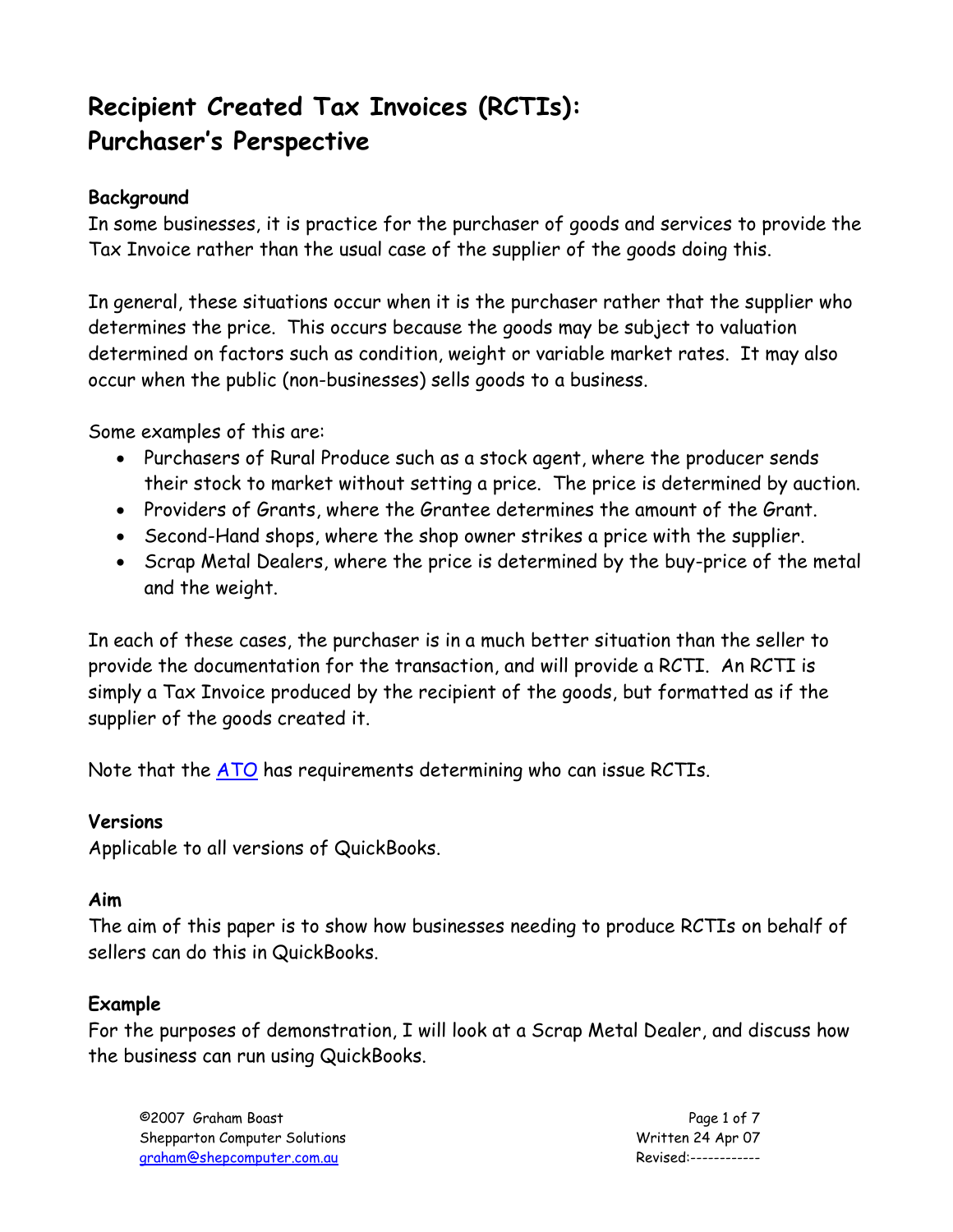This process involves a large number of processes, so I will not necessarily detail every step of the process. My aim is to give an overview of how it can be achieved. You may want to enlist the help of a [Quicken Accredited Consultant](http://www.quicken.com.au/Services/FindAnAccreditedPartner.aspx) if you don't understand the process or are uncomfortable with implementing the process.

## **SET-UP**

## **Preferences**

You will need to activate Purchase Orders via Edit > Preferences > Purchases and Suppliers > Company Tab > then tick Stock and Purchase Orders are Active.

## **Chart of Accounts Setup**

A good starting point is to set up your Chart of Accounts to reflect the broad categories of metal you are buying and selling. I would normally create sub-accounts for Copper, Lead, Batteries etc under both the Sales and Cost of Goods Sold so the profit and loss reports have useful information on where I am making my sales and how much those sales are costing.

| l⊗Sales              | <b>IIncome</b>             |
|----------------------|----------------------------|
| ∢Copper              | <b>IIncome</b>             |
| *Lead                | Income                     |
| l⊙Cost of Goods Sold | <b>ICost of Goods Sold</b> |
| ∢Copper              | <b>Cost of Goods Sold</b>  |
| ∢Lead                | Cost of Goods Sold         |

You may also need to set up a "Cash Transactions" Bank Account. Many businesses running operations of this nature pay their suppliers Cash from monies held in a cash tin. You will need to set up a new Chart of Accounts Bank Account called "Cash Transactions" or "Cash Tin" for this.



I also recommend changing the colour of this account by opening the Register (Right Click on Account > Register then Edit > Change Account Colour.

©2007 Graham Boast Page 2 of 7 Shepparton Computer Solutions Notifiant Computer Solutions Note that Minister Computer Solutions North Computer Solutions North Computer Solutions North Computer Solutions North Computer Solutions North Computer Solutions graham@shepcomputer.com.au Revised:------------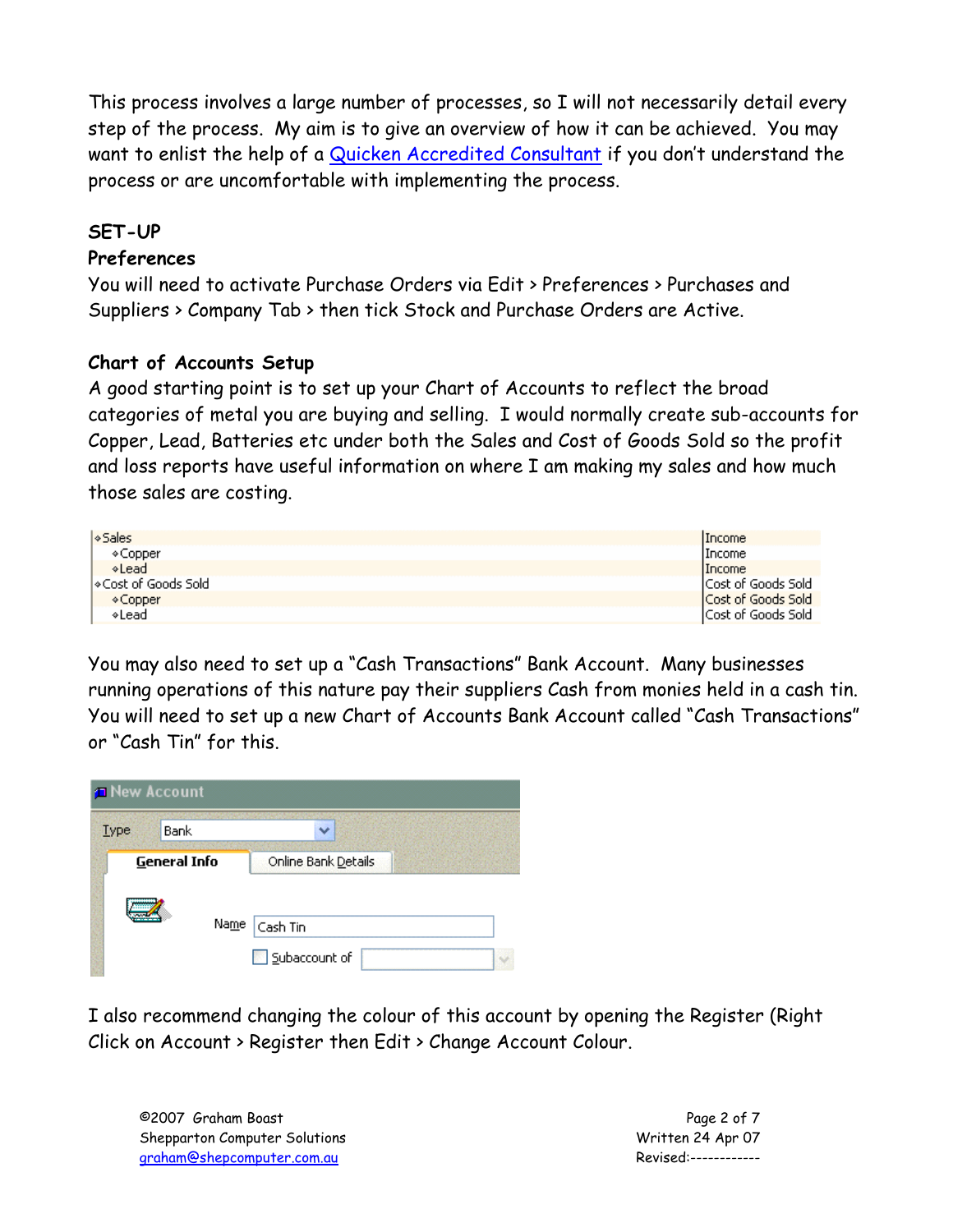#### **Tax Code List Setup**

As you will be purchasing from the public and from businesses, you may need to set up additional Tax Codes for situations where no ABN is quoted and you want to claim an input tax credit for the deemed GST.

Without going into the Tax technicalities (do a search for Scrap Metal on [ATO](http://www.ato.gov.au/)), you may need to set up additional Tax Codes for tracking non-ABN purchases.

| TaxCode Percent Reason |                                                              |
|------------------------|--------------------------------------------------------------|
|                        | UNDER 10% To track Input Tax Credits on amounts under \$300. |
|                        | OVER 10% To track Input Tax Credits on amounts over \$300    |

Additional Tax Codes can be setup via Lists > Tax Code List then Tax Code Button > New.

| Type            |       | Goods and Services Tax<br>v | ОК     |
|-----------------|-------|-----------------------------|--------|
| <b>Tax Code</b> | Rate  | Description                 | Cancel |
| <b>UNDER</b>    | 10.0% | ITC under \$300             |        |

## **No ABN Withholding Setup**

In situations where it is necessary to withhold 46.5% tax, you will need to set up an item to process the amount withheld. This cannot be done as a taxcode, but can be setup as an Other Charge item linked to an Other Current Liability Account called No ABN Withholding Payable.

| <b>Re</b> Edit Item             |                                                                                        |                                                 |                  |
|---------------------------------|----------------------------------------------------------------------------------------|-------------------------------------------------|------------------|
| Type                            |                                                                                        | Use for miscellaneous labour, material, or part | <b>OK</b>        |
| Other Charge                    | $\checkmark$<br>charges, such as delivery charges, setup fees, and<br>service charges. | Cancel                                          |                  |
|                                 |                                                                                        |                                                 | Custom Fields    |
| <b>Item Name/Number</b>         | Subitem of                                                                             |                                                 | Spelling         |
| No ABN Withhold                 |                                                                                        | $\sim$                                          |                  |
| This is a reimbursable charge   |                                                                                        |                                                 | Amts Inc Tax     |
| Description                     |                                                                                        | Amount or %                                     | Item is inactive |
| No ABN Withholding Tax Withheld |                                                                                        | $-0.465$                                        |                  |
|                                 |                                                                                        |                                                 |                  |
|                                 |                                                                                        | Sales Tax Code                                  |                  |
|                                 |                                                                                        | $\checkmark$                                    |                  |
|                                 |                                                                                        | <b>Account</b>                                  |                  |
| Barcode                         |                                                                                        | No ABN Withholding<br>v                         |                  |

©2007 Graham Boast Page 3 of 7 Shepparton Computer Solutions Notifiant Computer Solutions Note that Minister Computer Solutions North Computer Solutions North Computer Solutions North Computer Solutions North Computer Solutions North Computer Solutions graham@shepcomputer.com.au Revised:------------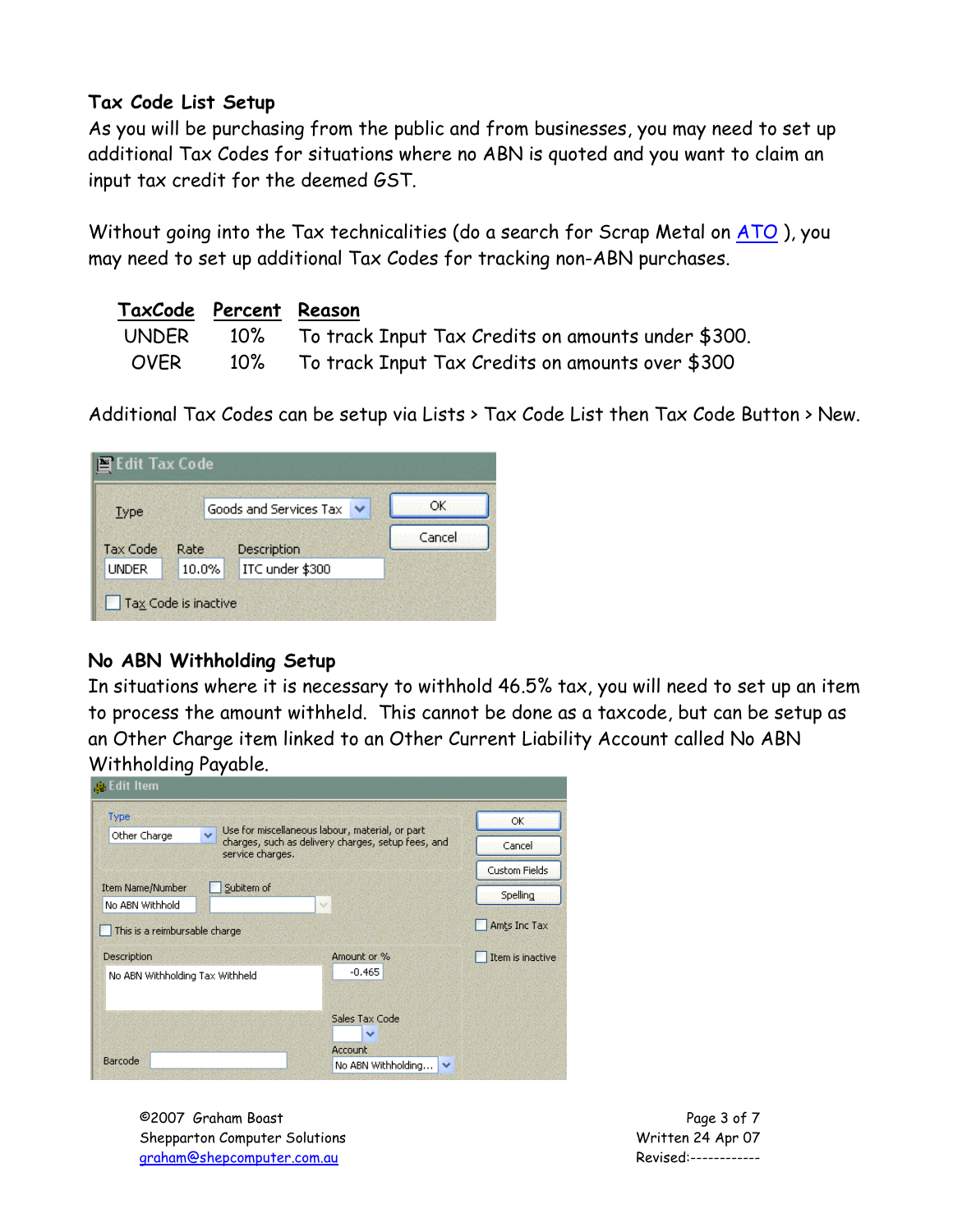# **Item Setup**

The next step would be to setup the items. An example of Domestic Copper is below.

| <b>Type</b>                 | $\checkmark$                                                           |              | Use for goods you buy but don't track, like office     |              |        | <b>OK</b>            |
|-----------------------------|------------------------------------------------------------------------|--------------|--------------------------------------------------------|--------------|--------|----------------------|
| Non-stock Part              | charge back to the customer.                                           |              | supplies, or materials for a specific job that you     |              | Cancel |                      |
|                             |                                                                        |              |                                                        |              |        | Next                 |
| Item Name/Number            | Subitem of                                                             |              | I buy/sell this item in                                |              |        | <b>Custom Fields</b> |
| CuDomestic                  |                                                                        |              | $\mathcal{A}$<br>Kgs                                   |              |        |                      |
|                             | $\vee$ This item is purchased for and sold to a specific customer: job |              |                                                        |              |        | Spelling             |
| <b>Purchase Information</b> |                                                                        |              |                                                        |              |        |                      |
|                             | Description on Purchase Transactions                                   |              | Sales Information<br>Description on Sales Transactions |              |        |                      |
| Copper Domestic             |                                                                        |              | Copper Domestic                                        |              |        |                      |
| Cost                        | 0.50 per Kgs                                                           |              | <b>Sales Price</b>                                     | 2.00 per Kgs |        |                      |
| Purch Tax Code              | $\checkmark$                                                           |              |                                                        |              |        | Amts Inc Tax         |
| <b>Expense Account</b>      | Cost of Goods Sold                                                     | $\checkmark$ | Sales Tax Code<br>GST                                  | $\checkmark$ |        |                      |
| <b>Preferred Supplier</b>   |                                                                        | v            | bales<br><b>Income Account</b>                         |              | v      |                      |

There are a few things to notice with this:

- There is no default tax code for purchases as this will vary according to the ABN status of the supplier.
- "This item is purchased for…" is only available in QuickBooks Pro and above. Other versions will need to set up separate items for the purchasing and the sale of items.
- "I buy/sell this item in" only shows up where Units of Measure have been activated in the "Purchases & Supplies Preferences"

## **Template Setup**

To generate the RCTI, we need to modify a Purchase Order Template to act as an RCTI.

The following page shows a Purchase Order that has been modified to act as an RCTI and incorporate a suppler statement.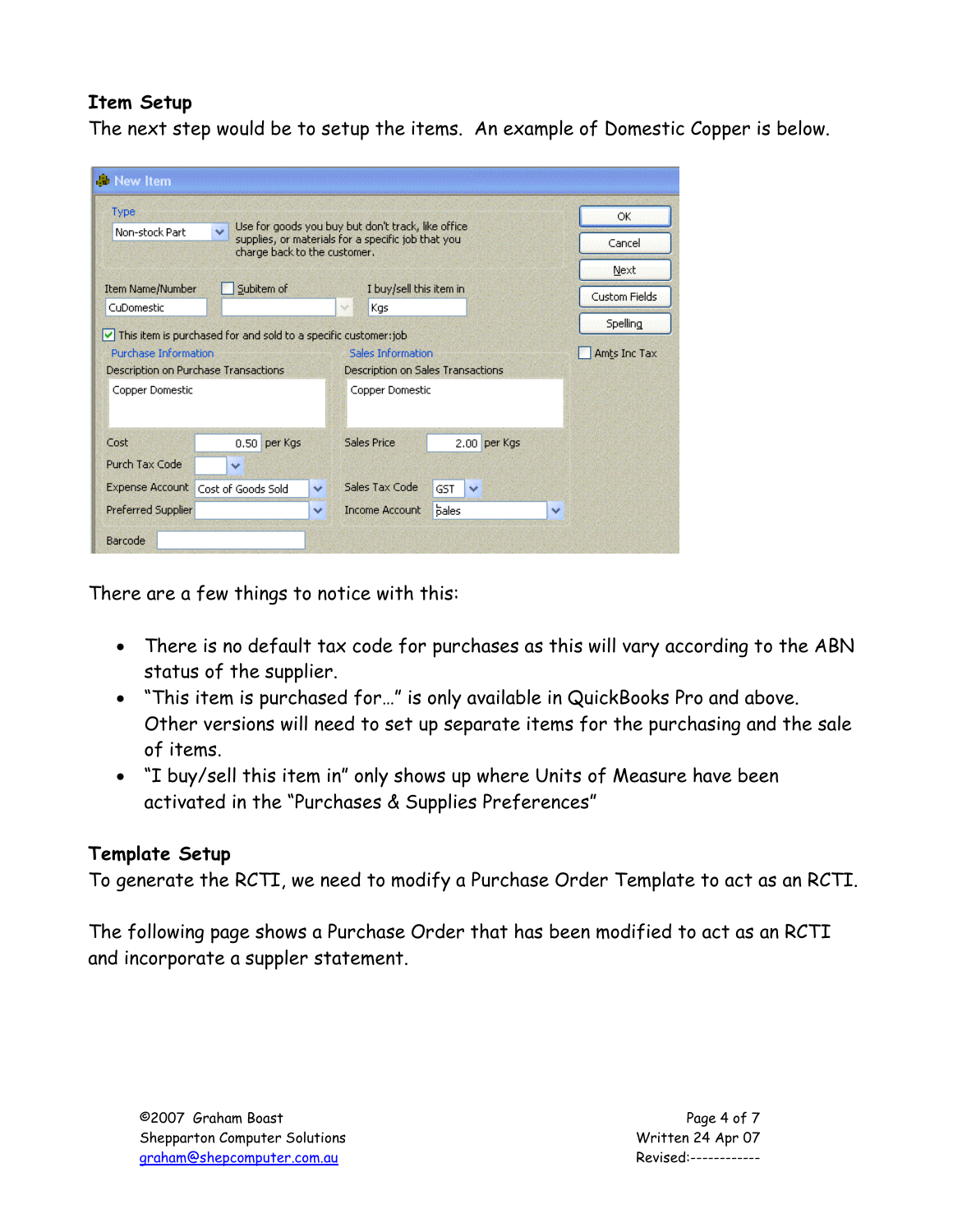|                                            | <b>Recipient Created Tax Invoice</b>                                                                                                                                                                                                                                                                                       |                                                  |                                   | Date                                     | 15/12/2007 |
|--------------------------------------------|----------------------------------------------------------------------------------------------------------------------------------------------------------------------------------------------------------------------------------------------------------------------------------------------------------------------------|--------------------------------------------------|-----------------------------------|------------------------------------------|------------|
| <b>Supplier Details</b>                    |                                                                                                                                                                                                                                                                                                                            |                                                  | <b>Purchaser Details</b>          |                                          |            |
| John Smith<br>25 Main St<br>City West 3333 |                                                                                                                                                                                                                                                                                                                            | 17 Australia Street<br>Hom ebush<br>Sydney, 2058 |                                   | Stadium Construction & Hardware Pty Ltd. |            |
| SUPPLIER ABN                               |                                                                                                                                                                                                                                                                                                                            |                                                  | PURCHAS ER AB N                   | 14 003 348 730                           |            |
|                                            | Description                                                                                                                                                                                                                                                                                                                |                                                  | Qty                               | Rate                                     | Amount     |
|                                            |                                                                                                                                                                                                                                                                                                                            |                                                  |                                   |                                          |            |
|                                            |                                                                                                                                                                                                                                                                                                                            |                                                  | Total                             |                                          | \$250.00   |
| Statement by supplier:                     | In accordance with the pay as you go (PAYG) legislation and Tax Office guidelines, I state<br>that the supply made by me is in the course of an activity that is: (Tick appropriate boxes)                                                                                                                                 |                                                  |                                   |                                          |            |
|                                            | of a private recreational pursuit or hobby, or is wholly of a private nature for me, or<br>a supply made in a circumstance under the Scrap metal industry Code of compliance that would ordinarily require<br>an ABN to be provided, and I supply specific reasons why the No ABN withholding provisions should not apply: |                                                  | wholly exempt from income tax, or |                                          |            |
| Signature                                  | Therefore you should not withhold an amount from the payment you make to me for the supply.                                                                                                                                                                                                                                |                                                  |                                   | Day<br>Month                             |            |
|                                            | Proof of identity sighted (eg photo licence)<br>Vehicle type                                                                                                                                                                                                                                                               |                                                  | Date                              | Vehicle registration details             |            |
| apply to this transaction.                 | I have sighted the above proof of identity information and have made reasonable enquiries on the reasons<br>provided not to withhold from the payment. I am satisfied that the no ABN withholding provisions do not                                                                                                        |                                                  |                                   | No                                       | Yes        |
| Name                                       |                                                                                                                                                                                                                                                                                                                            |                                                  |                                   |                                          |            |
| Signature                                  |                                                                                                                                                                                                                                                                                                                            |                                                  |                                   |                                          |            |
|                                            |                                                                                                                                                                                                                                                                                                                            |                                                  | Date                              | Day<br>Month                             |            |
| NAT 10210-07.2006                          | This statement must be retained for five years.                                                                                                                                                                                                                                                                            |                                                  |                                   |                                          |            |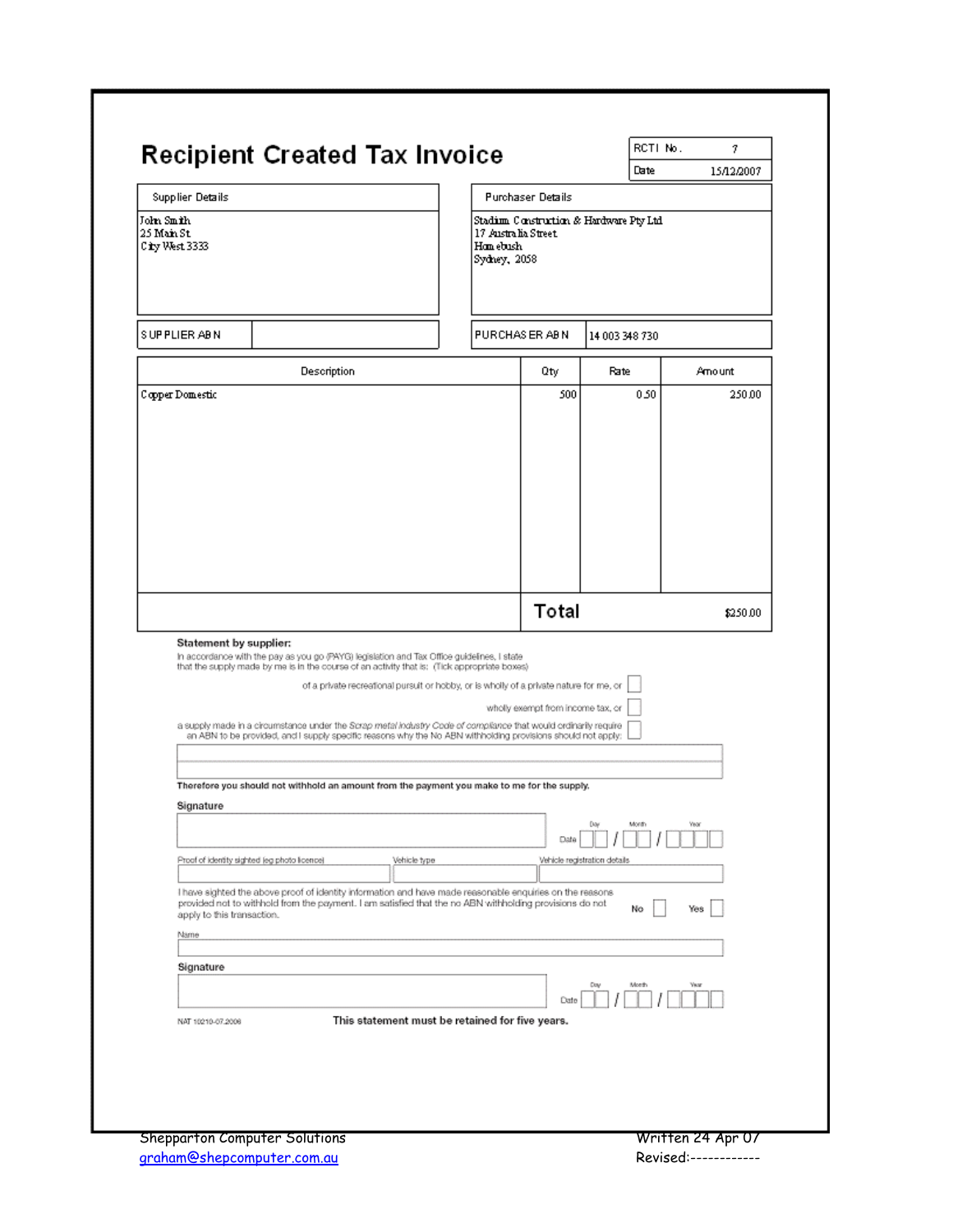## **ONGOING USE**

Ongoing use is fairly straightforward. The following example is a purchase under \$300 from a non-ABN supplier (John Smith), Payment is in Cash from the Cash Tin.

When a supplier sells you some products, the first step is to create a purchase order using the RCTI Template discussed above:

- Open the Purchase Order via Supplier Navigator > Purchase Order
- Ensure that the "Amts Inc Tax" box at the bottom of the form is ticked.
- Ensure that your RCTI Template is selected.
- Enter the Supplier's ABN if the supplier is a business.
- Enter items purchased, quantity, rate etc and ensure the Taxcode selected reflects the purchase: NCG for businesses or Under/Over for Non-ABN suppliers.
- Check that the total at the bottom of the form is correct.
- Print the form
- Fill in the declaration at the bottom of the form for non-ABN supply.



The next step is to pay the supplier:

- Banking Navigator > Cheques
- Change the Bank Account to the Cash Tin
- Enter Date, Cheque Number (use same # as RCTI for Cash) and name of supplier. When you select the supplier, the following message will appear > Select Yes

| Open PO's Exist                                                                                           |  |
|-----------------------------------------------------------------------------------------------------------|--|
| Open purchase orders exist for this supplier, Do you want to receive against one or more of these orders? |  |
| 'es                                                                                                       |  |

©2007 Graham Boast Page 6 of 7 Shepparton Computer Solutions **Matter Solutions** Written 24 Apr 07 graham@shepcomputer.com.au Revised:------------